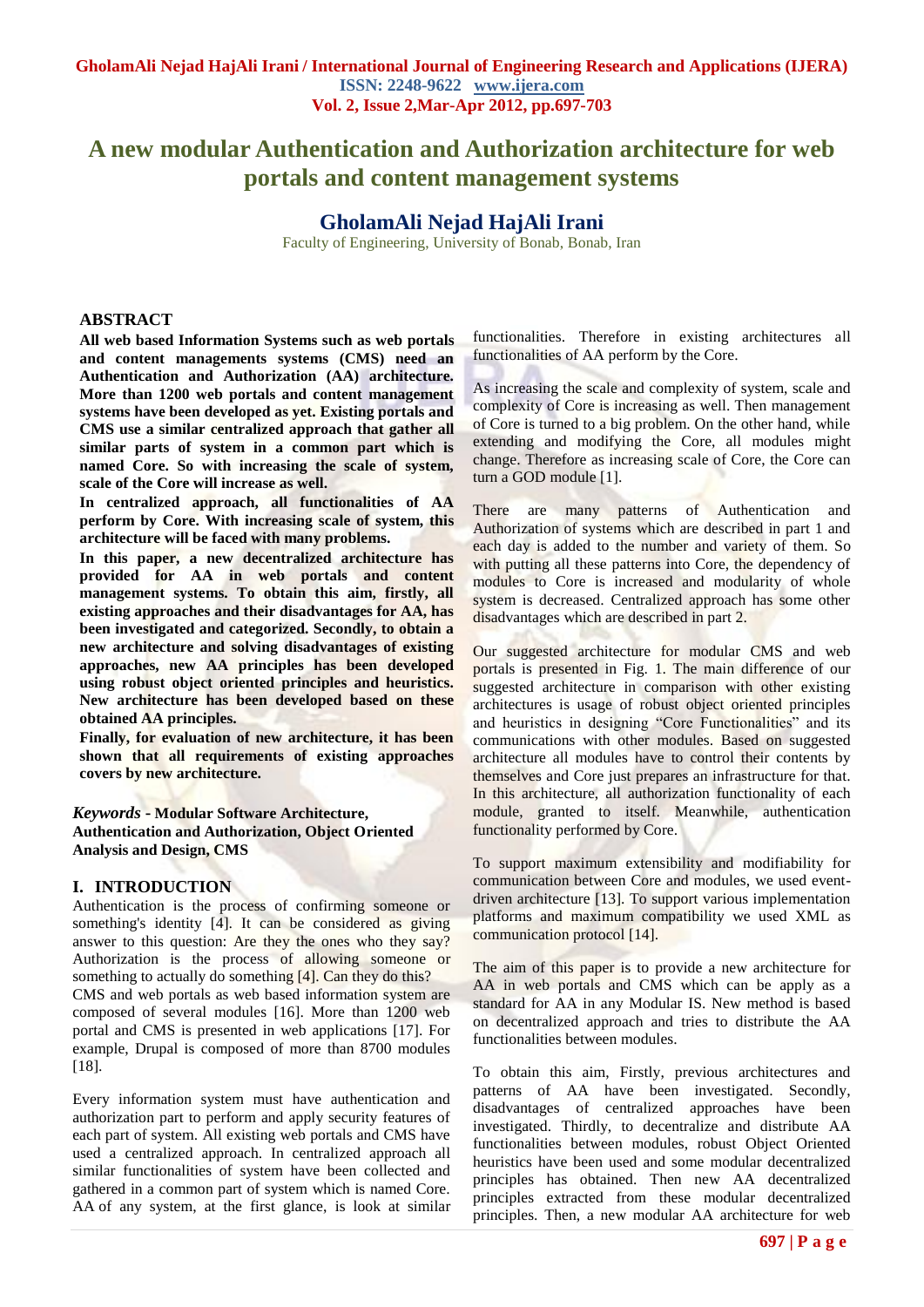portals and CMS has been proposed. Finally, for evaluation of new architecture, it has been shown that all requirements

of existing approaches covers by new architecture.



Fig. 1. Proposed modular architecture for web portals.

#### **II. INVESTIGATING PREVIOUS APPROACHES**

This section has been provided in three categories. Firstly, AA architectures of web portal and CMS have been provided, and then AA approaches in other areas have been investigated and presented.

#### **2.1 AA Architectures of web portals and CMS**

To examine AA architecture of web portals and CMD, we used 20 most powerful CMS based on [19] and investigate all their architectures. These are as following: Alfresco WCM [20], CMSMadeSimple [21], Concrete5 [22], DotNetNuke [23], Drupal [24], e107 [25], eZ Publish [26], Joomla! [27], Liferay [4], MODx [28], Movable Type [29], OpenCms [30], Plone [31], SilverStripe [32], Textpattern [33], Tiki Wiki CMS Groupware [34], Typo3 [35], Umbraco

[36], WordPress [37], Xoops [38]. None of them used decentralized approach.

Some of the architectures have used other approaches. For example [39], [40] and [41] used component oriented approaches, and [42] have used a pattern based approach. Some another architecture like [4] to reach a high quality of extendibility, used an event driven approach. But none of them used decentralized approach.

#### **2.2 Previous AA approaches**

Previous studies of AA used a centralize approach as well, hence all AA data and its implementation is performed by Core [4]. However some studies distributed AA data into modules, Core is controlling and deciding about AA [5]. This centralized thinking has some inadequacy which will be discussed in the reminder.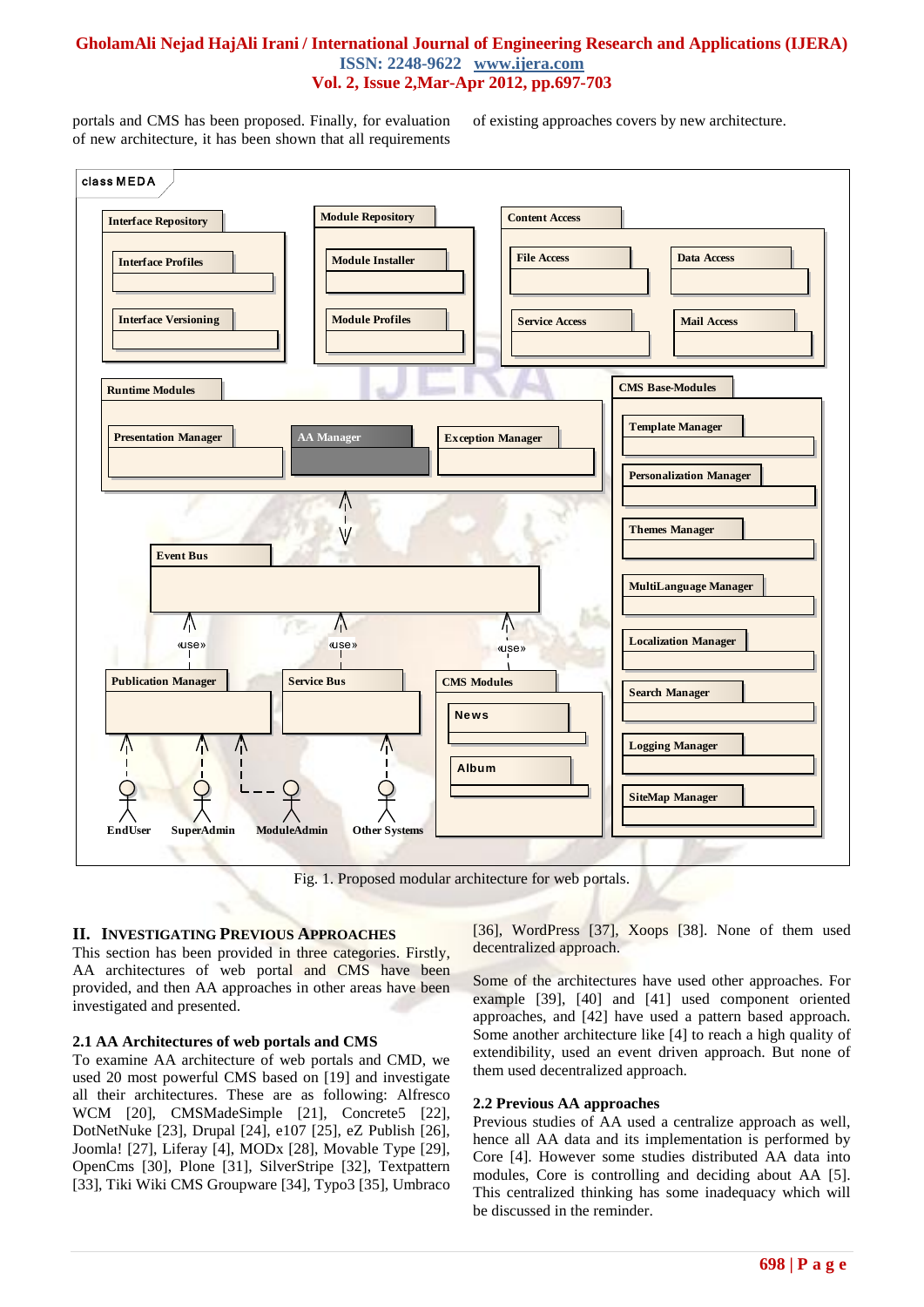To authenticating, some systems uses an standard account management such as LDAP, SSO, NTLM, OpenID, OpenSSO and Site Minder etc [2], [3], [4], [5].

To perform authorization, a variety of resources of a system can be accessed by user in different levels. These resource types can be Application, Portlet, Locations and Files (Content-Model-Resources), Communications, Pages (or Forms), Use Cases (or Actions), Tables (or Database Entities), Objects (or Business Entities).

To authorizing, various approaches are provided. Role-Based Access Control (RBAC) is the common method for controlling user access to system resources and actions [6]. Some of the approached, for special uses, separated authentication from authorization [7]. These methods used federated user administration, therefore authentication performs in user's home system and authorization performs in service provider system [8]. To support extensibility and modifiability, AA methods used some new tools like Aspect Oriented Programming Languages [9]. Open Service Gateway initiative (OSGi) framework uses java standard called Java Authentication and Authorization Service which is a centralized approach [15].

Cristian and Gabriela showed that by distributing the security functions, a more flexible architecture can be designed that would lower the costs associated with implementation, administration and maintenance [10].

#### **III. PROBLEMS OF EXISTING ARCHITECTURES**

One of the important advantages of being centralized is that AA functions can be developed for once and all the modules can use the same functions and then the complexity of modules decrease. In the other hand, being centralized can cause numerous problems in development of systems which categorized as fallowing:

Req1: Modules have to use the AA pattern (AAP) which is implemented in Core. So, modules cohesion is increasing and dependency on Core is increasing as well, therefore modularity of system will be decreased.

Req2: Developing small-scale modules need to follow the AAP of the Core. Consequently, complexity of developing small-scale modules will be increased.

Req3: The implemented AAP of the Core is not complete in general. Probably, developing large-scale modules is needed to use a new AAP which is not supported by the Core.

Req4: Due to centralized approach and dependency of modules on Core, performing a Unit Test on modules is difficult and quality of testability is decreasing.

Req5: Due to variety of authorizations based on different resource types, considering all of them in the Core cause to complexity of Core.

Req6: Because of centralized approach, integration of implemented modules into different systems with different Cores takes some efforts due to lack of standard AA interface. Therefore system integrity and modules portability decrease. This problem will emerge on "Plugging In" a new module or making a group of existing systems "Single Sign In".

Req7: In centralized approach, the overall AAP of the Core (so-called Big Picture) is apparent to all modules. So, encapsulation of AAP is violated.

Table 1 presents the relationship obtained from the categorizing of above-mentioned requirements with software architecture quality attributes. In previous studies which are described in part 2, none of above-mentioned problems are considered.

Table 1. Quality Attributes Affected By Requirement List.

|                  | Е            | М | Mo | I | I <sub>0</sub> | P | Т |  |
|------------------|--------------|---|----|---|----------------|---|---|--|
| $\text{Re}q1$    |              |   | X  |   |                |   |   |  |
| Req2             | X            |   | X  |   |                |   |   |  |
| Req3             | X            | X |    |   |                |   |   |  |
| Req4             |              |   |    |   |                |   | X |  |
| Req5             | $\mathbf{x}$ |   |    |   | $\mathbf x$    |   |   |  |
| Reg <sub>6</sub> |              |   |    | X |                | X |   |  |
| Req7             |              |   | X  |   | $\mathbf{x}$   |   |   |  |
|                  |              |   |    |   |                |   |   |  |

## **IV. MODULAR AA PRINCIPLES**

To provide a new architecture for AA in CMS and web portals, we used Object Oriented principles and heuristics provided in [1]. Based on [1], we can consider a module as an object, and then apply object oriented principles to obtain new approach to modular development principles. List of used Object Oriented Heuristics from [1] are: Heuristic 2.1, 2.2, 2.4, 2.5, 2.6, 2.9, 2.10, 3.1, 3.2, 3.7, 3.8, 4.1, 4.2, 4.3, 4.4 and 5.3.

By analyzing concepts of above-mentioned heuristics and their relation with modularity concepts, we can provide some advice for developing modular systems which is shown in Table 2. In the centralized approaches, Core will become a God module.

Table 2. Object Oriented Heuristics to Modular Advice.

| <b>Heuristics</b>                                                                                                                                           | Code           | <b>Provided Advice</b>                                           |  |
|-------------------------------------------------------------------------------------------------------------------------------------------------------------|----------------|------------------------------------------------------------------|--|
| H <sub>2.1</sub> , H <sub>5.3</sub>                                                                                                                         | M <sub>1</sub> | Each module should hold and<br>manage its data within itself.    |  |
| H <sub>2.9</sub> , H <sub>2.10</sub>                                                                                                                        | M <sub>2</sub> | Each module should perform all its<br>functionalities by itself. |  |
| H <sub>2.2</sub> , H <sub>2.3</sub> , H <sub>2.4</sub> ,<br>H <sub>2.5</sub> , H <sub>2.6</sub> , H <sub>4.1</sub> ,<br>H <sub>4.2</sub> , H <sub>4.3</sub> | M <sub>3</sub> | Optimize and minimize module<br>interface.                       |  |
| H3.1, H3.2, H3.7,<br>H3.8, H2.9, H2.10                                                                                                                      | M <sub>4</sub> | Distribute common functionalities of<br>modules to themselves.   |  |

Authorization of each module doesn't belong to Core functionality. Therefore authorization should not be centralized and its functionality should be distributed horizontally among modules. According to provided advice in Table 2, we can obtain some AA principles which are shown in Table 3, in order to provide a new architecture.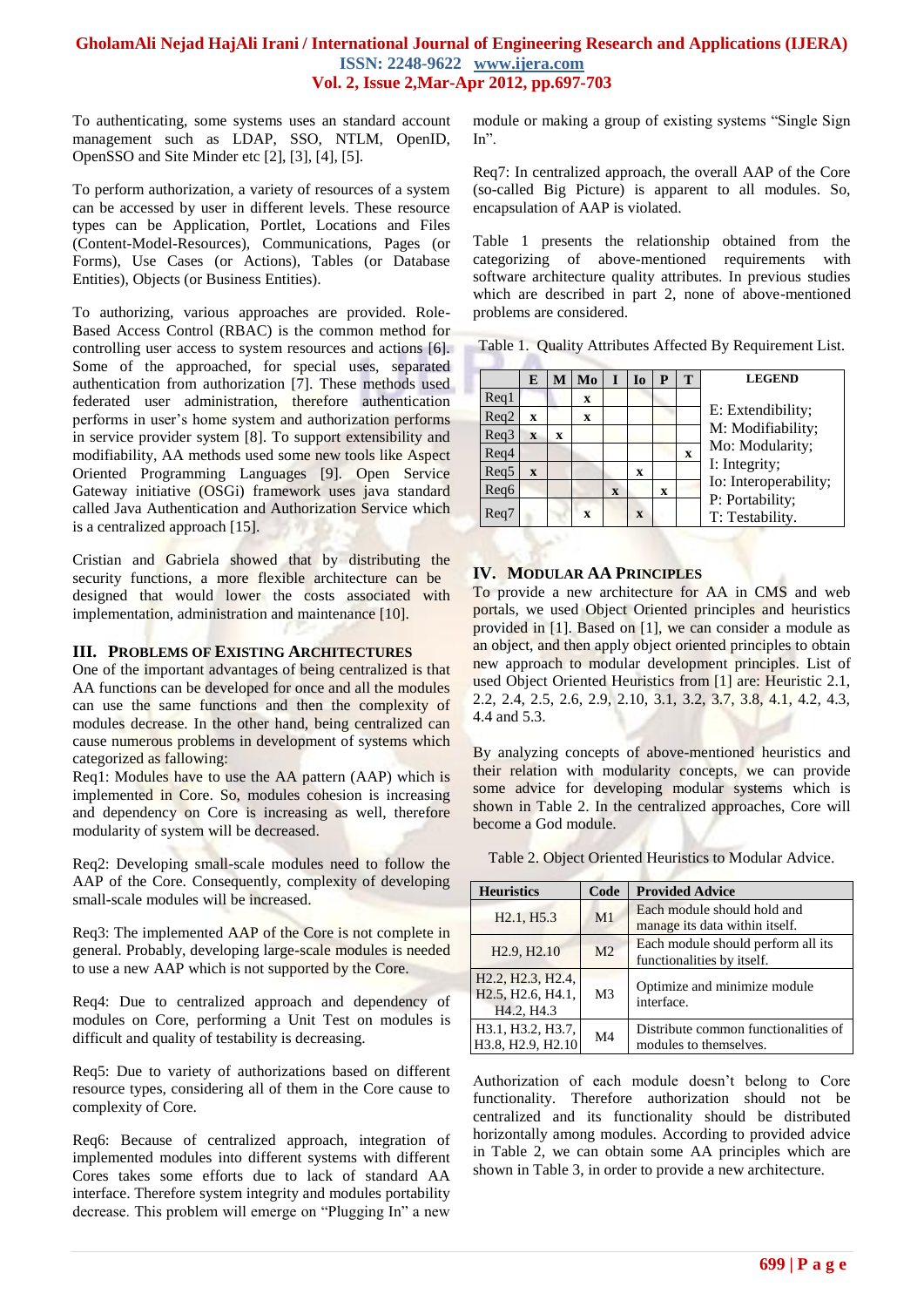Table 3. Obtained AA Principles.

| <b>Advice</b><br>Code | Principle                                                     |  |  |  |
|-----------------------|---------------------------------------------------------------|--|--|--|
| M4, M2                | Each module has to perform its authorization<br>by itself.    |  |  |  |
| M4, M1                | Each module has to hold and manage its<br>authorization data. |  |  |  |
| M <sub>3</sub>        | Standardize an AA interface between Core<br>and Modules.      |  |  |  |

# **V. NEW AA ARCHITECTURE**

Fig. 2 illustrates detailed AA architecture based on principles which are shown in Table 3.

![](_page_3_Figure_5.jpeg)

Fig. 2. AA Manager detailed architecture.

In this architecture, each module and Core as a module, have to implement a class by the name of EventProcessor and use EventBus as a channel for interacting messages between Core and modules. In this architecture we put messages in the form of Events. All of modules and even the Core use RaiseEvent method from EventBus for sending events and EventBus uses SetEvent method from EventProcessor (implemented in each module) for sending delivered events to target modules. Security of interaction between Core and modules is performed by EventBus.

Interaction between Core and modules are prepared by two XML files by the name of Document Type Definition 1 (DTD1) and DTD2. For example after a user logged in to system, Core will send a request (in the form of an event) to get User Access List from all the modules to represent User Control Panel. This action will perform by the use of an event like: +getAccessList(String Username):String;

DTD1 is a template for sent events. DTD1 contains eventtype, event-name, input parameters names and values, return type and value, event-sender, event-receiver(s), etc. An instance of DTD1 presented in Fig. 3. The standard DTD of DTD1 has been shown as following:

```
<?xml version="1.0"?>
<!DOCTYPE DTD1 [
<!ELEMENT Event 
(InputFields,ReturnType)>
<!ATTLIST Event
        EventType CDATA #REQUIRED
       EventName CDATA #REQUIRED 
        getAccessList CDATA #REQUIRED 
        EventID CDATA #REQUIRED 
        SenderName CDATA #REQUIRED 
        SenderID CDATA #REQUIRED 
        ReceiverNames CDATA #REQUIRED 
        ReceiverIDs CDATA #REQUIRED 
       RaiseDateTime CDATA #IMPLIED
       Description CDATA #IMPLIED>
<!ELEMENT InputFields(Field+)>
       <!ELEMENT Field(EMPTY)>
       <!ATTLIST Field
               Name CDATA #REQUIRED
              Value CDATA #REQUIRED >
<!ELEMENT ReturnType (DTD2*)> ]>
```
Each module for sending an event must put it in the form of DTD1 and invoke RaiseEvent method from EventBus. Then EventBus analyze delivered event and in order to sending event to target modules, use the SetEvent method from EventProcessor class of each module.

After that, all recipient modules can response to this event by returning value of SetEvent in the form of DTD2. DTD2 contains returned values of each module. An instance of DTD2 presented in Fig. 4. The standard DTD of DTD2 has been shown as following:

```
<?xml version="1.0"?>
<!DOCTYPE DTD2 [
<!ELEMENT ReturnObjects (Object*)>
<!ATTLIST ReturnObjects 
        ModuleName CDATA #REQUIRED
       ModuleID CDATA #REQUIRED 
        ReturnDateTime CDATA #IMPLIED
        Name CDATA #REQUIRED
       Description CDATA #IMPLIED>
<!ELEMENT Object(Field+)>
       <!ELEMENT Field(EMPTY)>
       <!ATTLIST Field
               Name CDATA #REQUIRED
              Value CDATA #REQUIRED> ]>
```

```
<Event EventType="AAMNG" EventName="getAccessList" 
EventID="123" SenderName="Core" SenderID="379" 
ReceiverNames="Core | a Module | *" ReceiverIDs="12 , 32 | 
*" RaiseDateTime=" " Description=" ">
                <InputFields>
                <Field Name="UserName" 
Value="Jane"/>
                </InputFields>
               \leqReturn Type="String">
                                    return info must be in here in DTD2
               format -->
                </Return>
</Event>
```
Fig. 3. An instance of DTD1.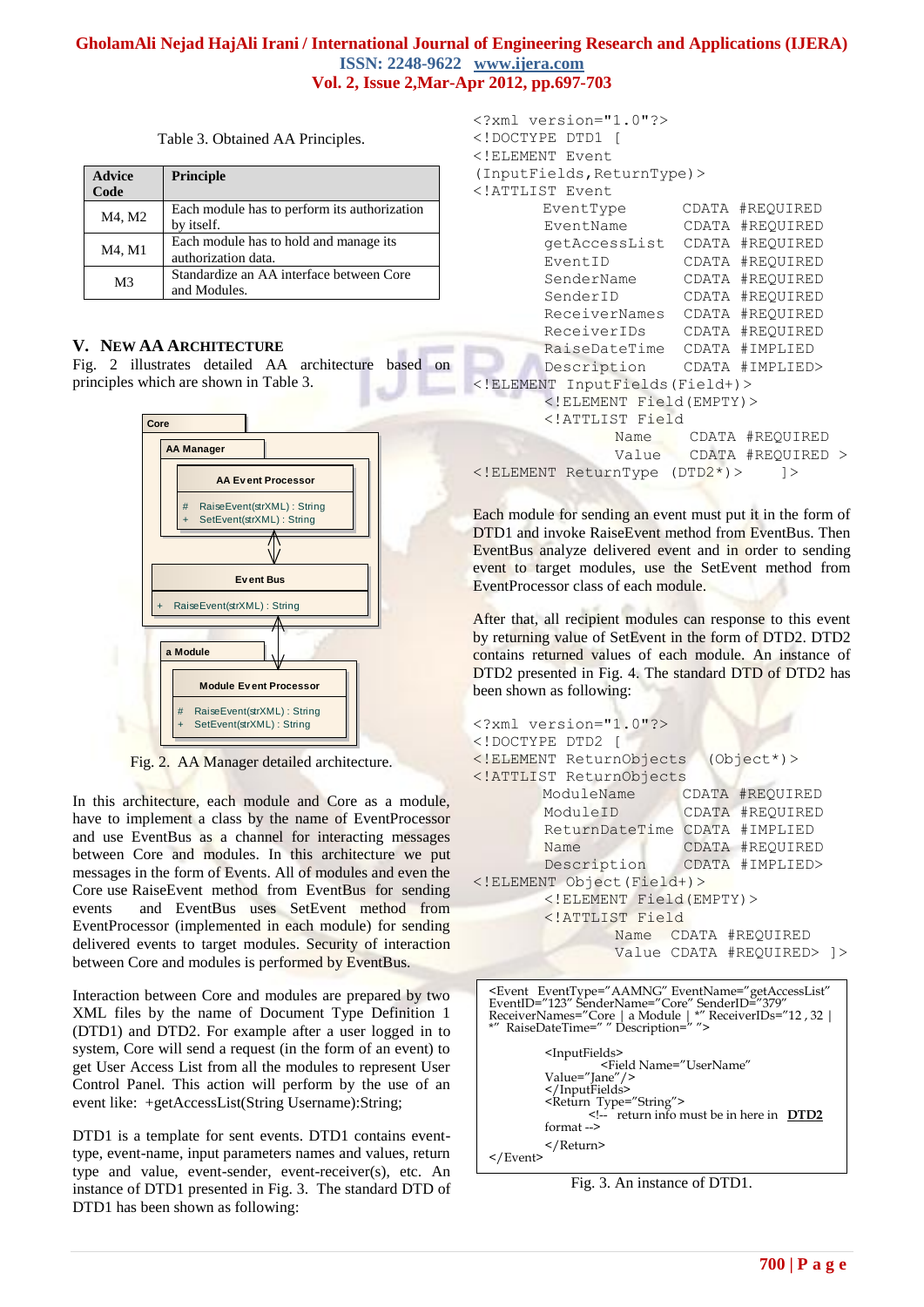<ReturnObjects ModuleName="News" ModuleID="123"<br>ReturnDateTime="" Name="News Access List" Return Press Control Name="News Access List" Description= <Object> <Field Name="ID" Value="1"/> <Field Name="Title" Value="Add New News"/> <Field Name="URL" Value="www.test.com/UI/News?1"/> </Object> <Object> <Field Name="ID" Value="2"/> <Field Name="Title" Value="Change News"/> <Field Name="URL" Value="www.test.com/UI/News?2"/> </Object> </ReturnObjects>

Finally, EventBus put all of received DTD2s from each module in the <return> tag of DTD1 and passes the final DTD1 as return value of RaiseEvent.

#### **VI. AA DISTILLED ANALYSIS AND DESIGN**

Regarding to previous sections, we can divide all AA use cases into two layers: Authentication Layer and Authorization Layer. Authentication performs in the Core and authorization performs in the modules. Fig. 5 is a distilled analysis and design artifact of AA.

![](_page_4_Figure_5.jpeg)

#### **VII. OPTIMIZED EVENT LIST FOR AA**

Regarding to Event-Driven Architecture, we should extract an optimized event list for communication between Core and Modules, as it capture all AA use cases. The obtained optimized event list and its descriptions are shown in Table 4. Adding a new event will not affect AA in any way. For example, in order to gather User Overall Log, we can add an event such as: +getLog(String Username):String; into event list. For another example, if modules want to have a different session timeout for each user, at any time it can ask from Core to check the Login Status of that user. It can be done by just adding three events such as: Login and logout from Core to modules and isLogedIn from modules to Core. Since we have not a pure modular content management system that let a module to control its contents just by itself, we can compensate this shortage with adding some simple events to event list. Contents of a module can be Files and Database Tables.

For controlling these contents, modules cannot act independently and Core has to authorize modules to access contents of each other. Therefore, as any user want to access any content, Core asks for user permission from corresponding module.

So, additional events are as following:

+ActionToTable(String Username, String TableName, TableAction action):Boolean;

+ActionToFile(String Username, String FileName, FileAction action):Boolean;

TableAction can be CRUD (Create, Read, Update or Delete) and FileAction can be RW (Read or write).

Core can be considered as a module. It means that Core has to authorize its users as well as other modules. Every event which has risen by Core should be responded by Core as well as other modules.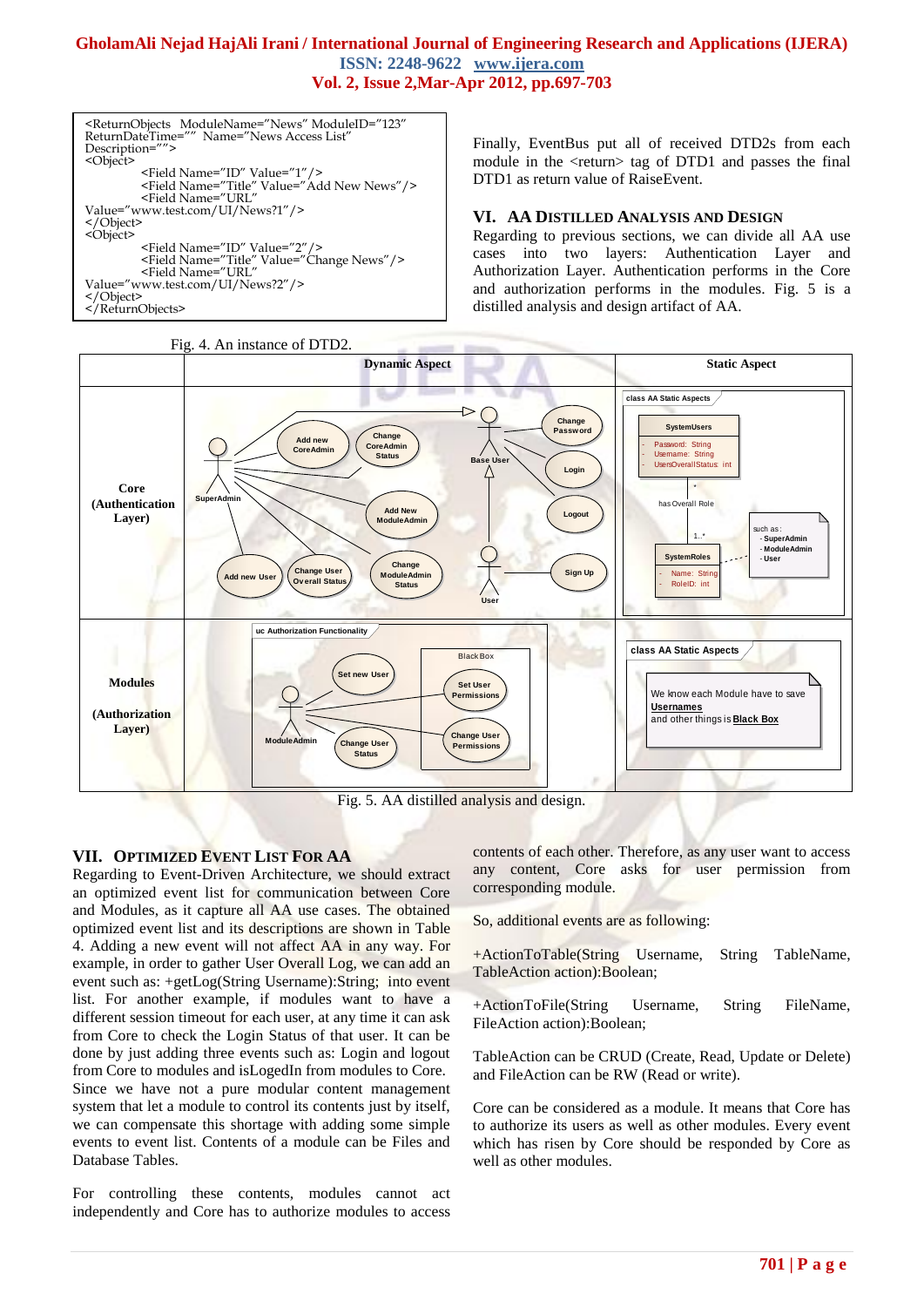#### **VIII. EVALUATION**

In section 2, we categorized a requirement list as problems of existing method. The provided architecture in this paper for AA Manager captures all of these requirements which are shown in Table 5. In fact, AA improves all quality attributes which are mentioned in Table 1.

Table 4. Optimized Event List For AA.

| Use cases                            | Events                                                            | <b>Description</b>                                                                                                                        |
|--------------------------------------|-------------------------------------------------------------------|-------------------------------------------------------------------------------------------------------------------------------------------|
| New User, Sign Up                    | NewUser(String Username): void;                                   | As soon as a new user registers in system, Core should inform all the<br>modules, so the modules can grant default permissions to he/she. |
| New ModuleAdmin                      | NewModuleAdmin(String<br>Username): void;                         | As soon as a new ModuleAdmin registers in system, Core should<br>inform the target module.                                                |
| Change User<br><b>Overall Status</b> | ChangeUserStatus(String<br>Username,<br>UserStatus status): void; | When Core changes overall status of a user, should inform all the<br>modules.                                                             |
| Login                                | getAccessList(String<br>Username): String;                        | For creating Control Panel for a user.                                                                                                    |
| <b>Other Use Cases</b>               |                                                                   | For other cases modules act independently.                                                                                                |

|  | Table 5. Requirement List Covered by new architecture. |  |  |  |
|--|--------------------------------------------------------|--|--|--|
|--|--------------------------------------------------------|--|--|--|

| <b>Description</b>                                                                                                                                                             | <b>Captured Requirements</b>            |
|--------------------------------------------------------------------------------------------------------------------------------------------------------------------------------|-----------------------------------------|
| Modules are independent in selecting their own AAP. They just have to<br>consider Core's standard interface.                                                                   | $\text{Req1}, \text{Req2}, \text{Req3}$ |
| Since modules are not dependent to Core for authorization, unit test of each<br>module can perform easily far from the Core.                                                   | Req4                                    |
| Modules are free to choose their authorization types. If a modular content<br>management system is not available, Core has to ask for permission from<br>corresponding module. | Req5                                    |
| As establishing a new standard interface for Core and modules<br>communication, integrity and portability of modules was increased.                                            | Reg <sub>6</sub> , Reg <sub>7</sub>     |

## **9. Conclusion and Future works**

In this paper, a new AA architecture as a new extensible and modifiable architecture for web portals and content management systems by a decentralized approach has been provided.

Provided architecture can be use in Enterprise IS, Service Oriented Platforms and any large-scale modular software. New architecture used an Event-Driven method, so changes can be applied easier by adding new event in it and used XML templates as its communication protocol which makes it so understandable for different platforms. Considering that provided architecture is based on robust object oriented principles and developed in a decentralized approach and distributed complexity of the Core among modules, so module development will take extra effort than before. Although it could be a disadvantage in comparison with centralized systems, this extra effort is worth benefiting of being decentralized.

The Process which followed in this paper can be apply to development of other part of suggested architecture in section 1 such as developing a Modular Data Access, Modular File Access and Modular Service Access (Modular Content Access).

## **REFERENCES**

- [1] A. J. Riel, *Object-Oriented Design Heuristics*, Addison Wesley, 1996.
- [2] R. Jay, *SAP NetWeaver Portal Technology* The Complete Reference, McGraw Hill, 2008.
- [3] M. Shariff, V. Choudhary, A. Bhandari, P. Majmudar, *Alfresco 3 Enterprise Content*

*Management Implementation*, PACKT Publishing, 2009.

- [4] J. X. Yuan, *Liferay Portal 6 Enterprise Intranets*, PACKT Publishing, 2010.
- [5] K. Pope, *Zend Framework 1.8 Web Application Development*, PACKT Publishing, 2009.
- [6] R. S. Sanhu, Role hierarchies and constraints for lattice-based access controls, *In Proceedings of the Fourth European Symposium on Research in Computer Security* (ESORICS96,Rome, Italy, Sept. 25-27), E. Bertino, Ed. Springer-Verlag, New York, NY, 1996.
- [7] R. Castro-Rojo, D.R. López, *The PAPI System: Point of Access to Providers of Information*, Terena, 2001.
- [8] M. Steinemann, T. Spreng, A. Bachmayer, T. Braun, C. Graf, M. Guggisberg, *Authentication and Authorization Infrastructure: Portal Architecture and Prototype Implementation*, IAM-03-012, 2003.
- [9] G. Ahn, H. Hu, J. Jin. Security-Enhanced OSGi Service Environments, *IEEE Transactions on Systems, Man and Cybernetics—Part C: Applications and Reviews*, Vol. 39, No. 5, September 2009.
- [10] C. Opincaru, G. Gheorghe, *Service Oriented Security Architecture*, 2008.
- [11] M.Sojka, P. Piša, D. Faggioli, T. Cucinotta, F. Checconi , Z. Hanzalek, G. Lipari, Modular software architecture for flexible reservation mechanisms on heterogeneous resources, *Journal of Systems Architecture*, 2011.
- [12] P. Intapong, S. Settapat, B. Kaewkamnerdpong, T. Achalakul. Modular Web-Based Collaboration